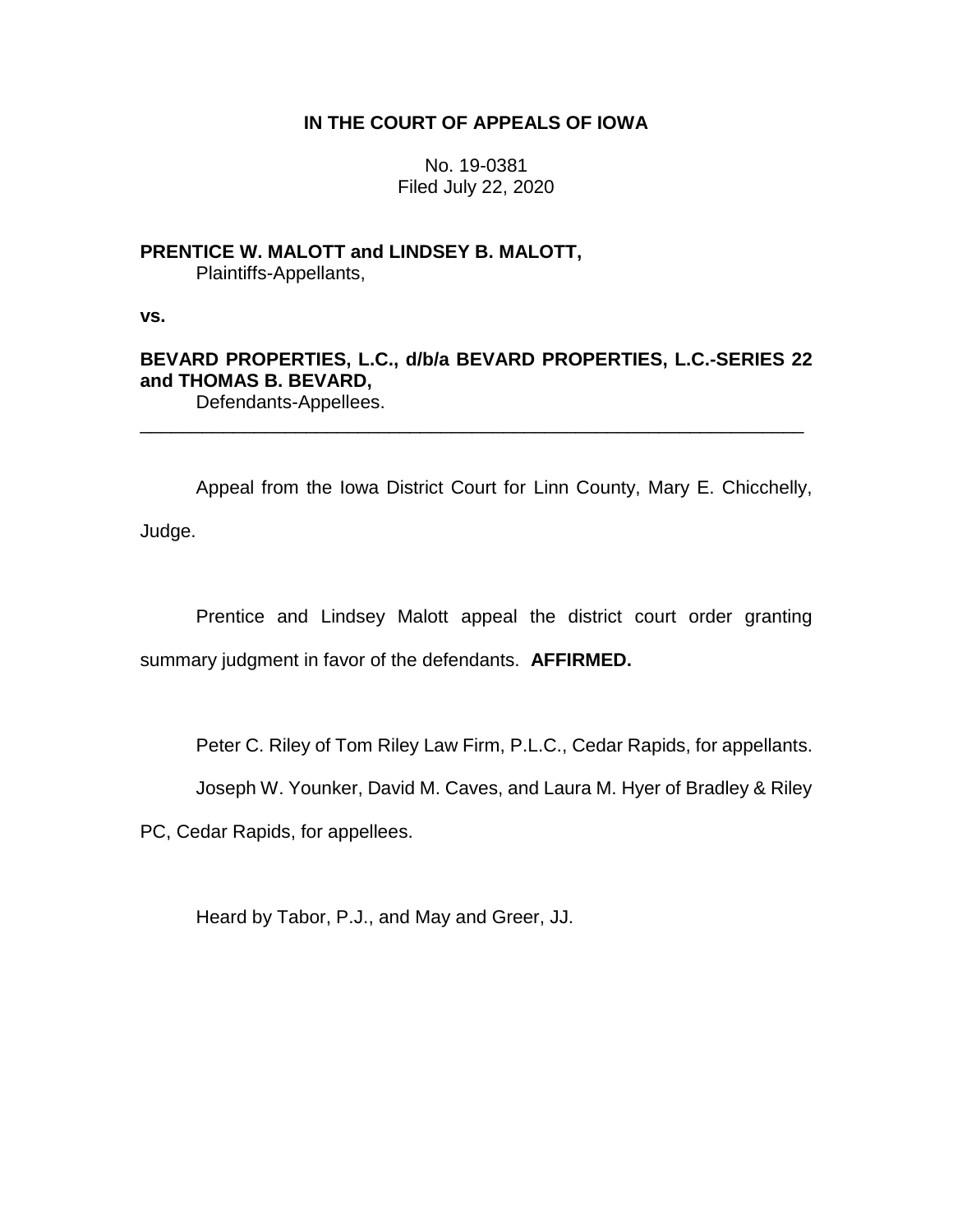#### **GREER, Judge.**

Prentice and Lindsey Malott appeal the district court order granting summary judgment in favor of Bevard Properties, L.C. and Thomas Bevard (collectively "Bevard"). The Malotts argue the doctrine of claim preclusion bars all of Bevard's claims and, even if not barred, Bevard could not foreclose without a deficiency judgment and pursue a judgment for an attorney fee award from a prior action on the contract. We cannot support the Malotts' theory on this record and affirm.

#### **I. Background Facts and Proceedings.**

On September 1, 2009, Bevard and the Malotts entered into an installment contract for the Malotts to purchase a single-family home in Cedar Rapids, Iowa. The total purchase price was \$139,900 plus interest at a rate of 8% per year. The contract required monthly payments of \$1275 from October 1, 2009, until January 15, 2010, and then monthly payments of \$1138.88. The contract stated in paragraph 1 that "[a]ny unpaid balance then outstanding as of October 1, 2012 shall become due and payable in full in one installment due on October 1, 2012." The contract permitted Bevard to accelerate the contract balance and foreclose in the event of default.

The Malotts did not make all payments according to the terms of the contract. In response to the missed payments, Bevard forfeited the contract three times but reinstated it upon payment from the Malotts. On each reinstatement the terms of payment remained the same. Yet Bevard never enforced the October 2012 balloon payment. The final reinstatement occurred on February 24, 2014, after the balloon payment's due date. The Malotts made, and Bevard accepted,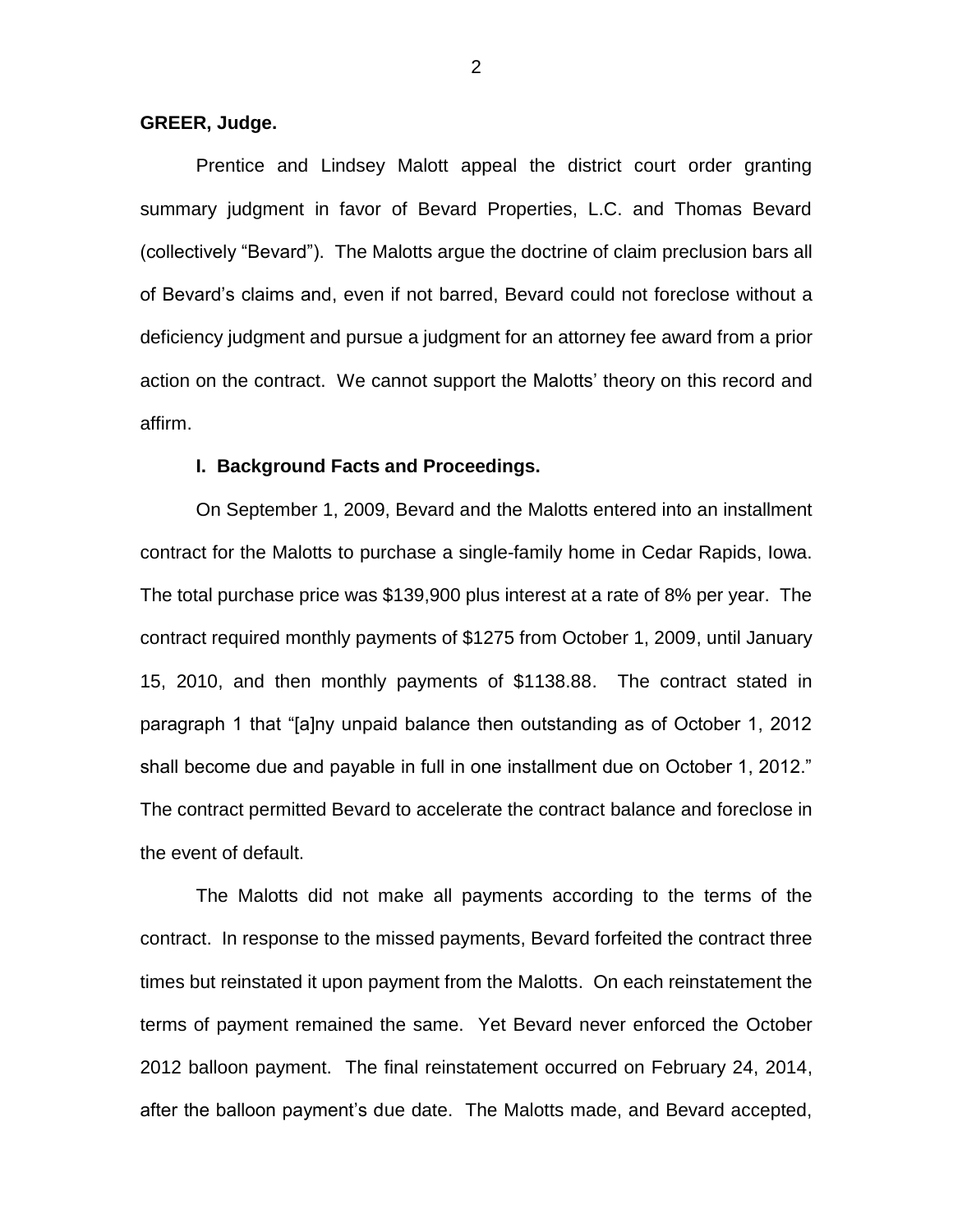ten payments after the final reinstatement, but the Malotts still failed to make all payments according to the contract. The last payment of any amount was on May 27, 2015.

In October 2015, the Malotts sued Bevard based on what they alleged were persistent flooding issues in the home's basement. The parties refer to this lawsuit as "the law action." Bevard counterclaimed, pleading in part that the Malotts breached the installment contract by "failure to timely make the payments required and by failure to pay the full amount due." Bevard sought damages for the "Malotts' failure to timely make the payments required under the Agreement and for Malotts' failure to pay the full amount due."

After a trial, a jury awarded the Malotts \$7500 on their fraudulent-practice claim and Bevard \$20,000 on the breach-of-contract counterclaim. The judge entered judgment on the jury's verdict and gave the parties time to file post-trial motions and attorney fee applications. The Malotts filed a motion for judgment notwithstanding the verdict, arguing there was insufficient evidence of Bevard's damages. Bevard filed no post-trial motion. The judge denied the Malotts' motion and awarded the Malotts' counsel \$12,000 and Bevard's counsel \$30,000 in attorney fees. The attorney fees for Bevard's counsel were "taxed as court costs by the Clerk of Court against the Plaintiffs." Bevard did not appeal.

With the law action complete, the Malotts tried to satisfy the remaining balance of the contract by offering to pay the \$20,000 judgment to purchase the property. Bevard did not accept this offer. The Malotts did not make any further installment payments on the contract after judgment was entered in the law action.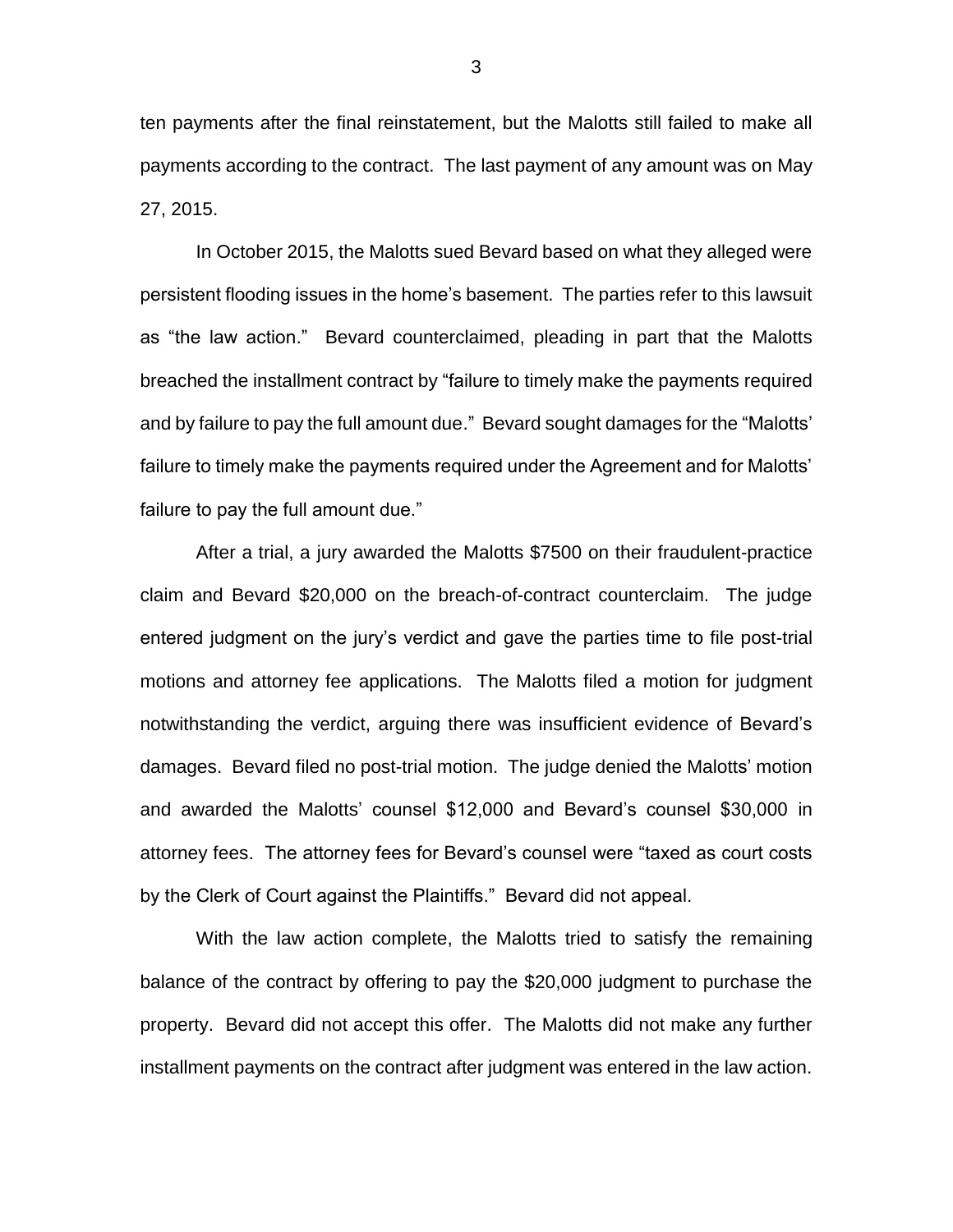On October 30, 2017, Bevard gave the Malotts notice to cure default, which the Malotts failed to do. On November 14, the Malotts initiated the present case, which the parties call "the equity action," suing for specific performance and damages due to Bevard's refusal to accept the judgment amount from the law action to purchase the property. On December 12, Bevard sent the Malotts a notice of acceleration demanding the entire unpaid principal balance. The Malotts did not pay the accelerated balance within fourteen days. Due to the Malotts' failure to pay, Bevard counterclaimed in the equity action to foreclose on the contract, for declaratory relief, and for unjust enrichment. Bevard sought attorney fees and waived its right to a deficiency judgment following a sheriff's sale.

The Malotts filed a motion for partial summary judgment, arguing Bevard's claims were barred by the doctrine of claim preclusion, which the court denied. The court later granted Bevard's motion for summary judgment. The court entered a foreclosure decree on January 3, 2019. The foreclosure decree included the \$20,000 breach-of-contract judgment from the law action and sums due under the contract post-judgment. But the foreclosure decree did not include the \$30,000 attorney fee award. The Malotts filed a motion to enlarge, asking to the court to include the attorney fee award from the law action in the foreclosure decree as part of the pre-judgment sums due. The court denied the motion. The Malotts appeal.

#### **II. Standard of Review.**

"We 'review a district court ruling on a motion for summary judgment for correction of errors at law.'" *MidWestOne Bank v. Heartland Co-op*, 941 N.W.2d 876, 882 (Iowa 2020) (citation omitted). "Summary judgment is proper when the moving party has shown 'there is no genuine issue as to any material fact and the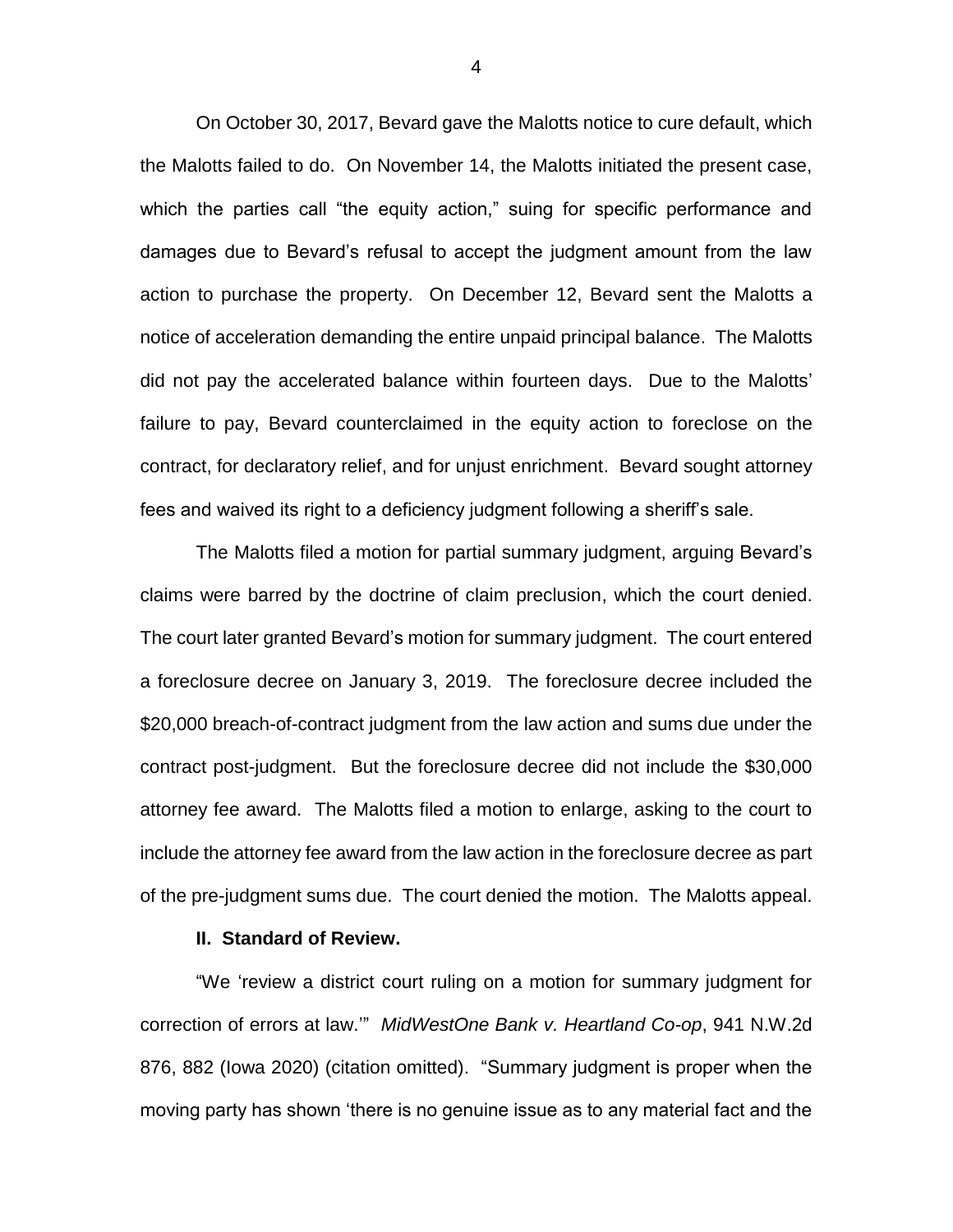moving party is entitled to judgment as a matter of law.'" *Id.* (citation omitted). "Summary judgment is appropriate 'if the record reveals only a conflict concerning the legal consequences of undisputed facts.'" *Id.* (citation omitted). "We review evidence in the light most favorable to the nonmoving party." *Id.*

#### **III. Analysis.**

**A. Claim Preclusion.** The Malotts argue Bevard seeks a second bite of the apple. Malotts raise the issue under claim preclusion. And if Bevard sought the full balance due on the contract in the law action and a jury only awarded \$20,000, the Malotts might have a valid point. *Penn v. Iowa State Bd. of Regents*, 577 N.W.2d 393, 398 (Iowa 1998) (explaining that claim preclusion bars all matters actually determined in the first action and all relevant matters that could have been determined). Bevard counters by pointing out that because the first action sought past-due payments only, it were not entitled to the full balance under the contract at that time, and the second action was to foreclose the contract.

"The doctrine of res judicata includes both claim preclusion and issue preclusion." *Pavone v. Kirke*, 807 N.W.2d 828, 835 (Iowa 2011). The Malotts alleged claim preclusion. "Res judicata in the sense of claim preclusion means that further litigation on the claim is barred." *Iowa Coal Mining Co. v. Monroe Cty.*, 555 N.W.2d 418, 441 (Iowa 1996). Our review of the record provided does not allow claim preclusion to apply to judgment terms under the equity foreclosure action. These are the reasons for our finding.

First, the general rule of claim preclusion is that a second action or claim is barred if there has already been a valid and final judgment on the merits. *Arnevik v. Univ. of Minn. Bd. of Regents*, 642 N.W.2d 315, 319 (Iowa 2002). The party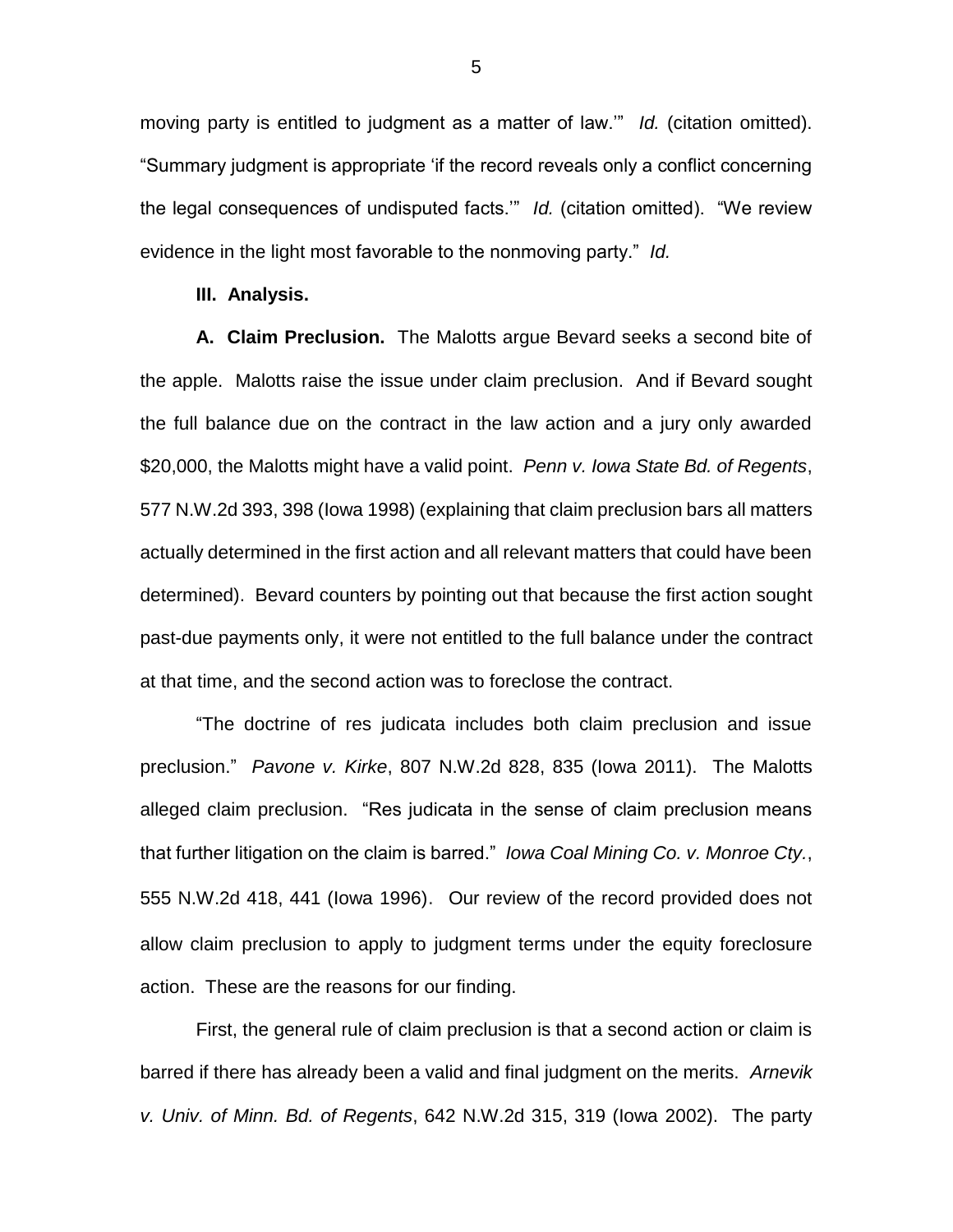seeking to preclude the second action must establish three elements: (1) "the parties in the first and second action were the same"; (2) "the claim in the second suit could have been fully and fairly adjudicated in the prior case"; and (3) "there was a final judgment on the merits in the first action." *Id.*

The rule applies not only as to every matter which was offered and received to sustain or defeat the claim or demand, but also as to any other admissible matter which could have been offered for that purpose. Claim preclusion, as opposed to issue preclusion, may foreclose litigation of matters that have never been litigated. It does not, however, apply unless the party against whom preclusion is asserted had a full and fair opportunity to litigate the claim or issue in the first action. A second claim is likely to be barred by claim preclusion where the acts complained of, and the recovery demanded are the same or where the same evidence will support both actions. A plaintiff is not entitled to a second day in court by alleging a new ground of recovery for the same wrong.

*Id.* (citations and internal quotations omitted). So we examine these elements under the facts of this case.

1. *Are the parties the same?* The parties in both matters are identical. So,

we turn to the final two elements.

2. *Was there a full and fair opportunity to adjudicate the claim in the first action?* The Malotts' trial strategy is simple. If the doctrine of claim preclusion applies, the Malotts argue that Bevard's claimed judgment supporting foreclosure is limited to the \$20,000 jury award. With that finding, the Malotts could pay the judgment and the foreclosure would be unnecessary. If only it were so simple, but alas not so. Claim preclusion is implicated when "the claim for relief litigated in the previous proceeding was the same as the claim of the present action." *West v. Wessels*, 534 N.W.2d 396, 398 (Iowa 1995). So we ask two questions: (1) did Bevard actually demand the full balance due under the contract in the law action?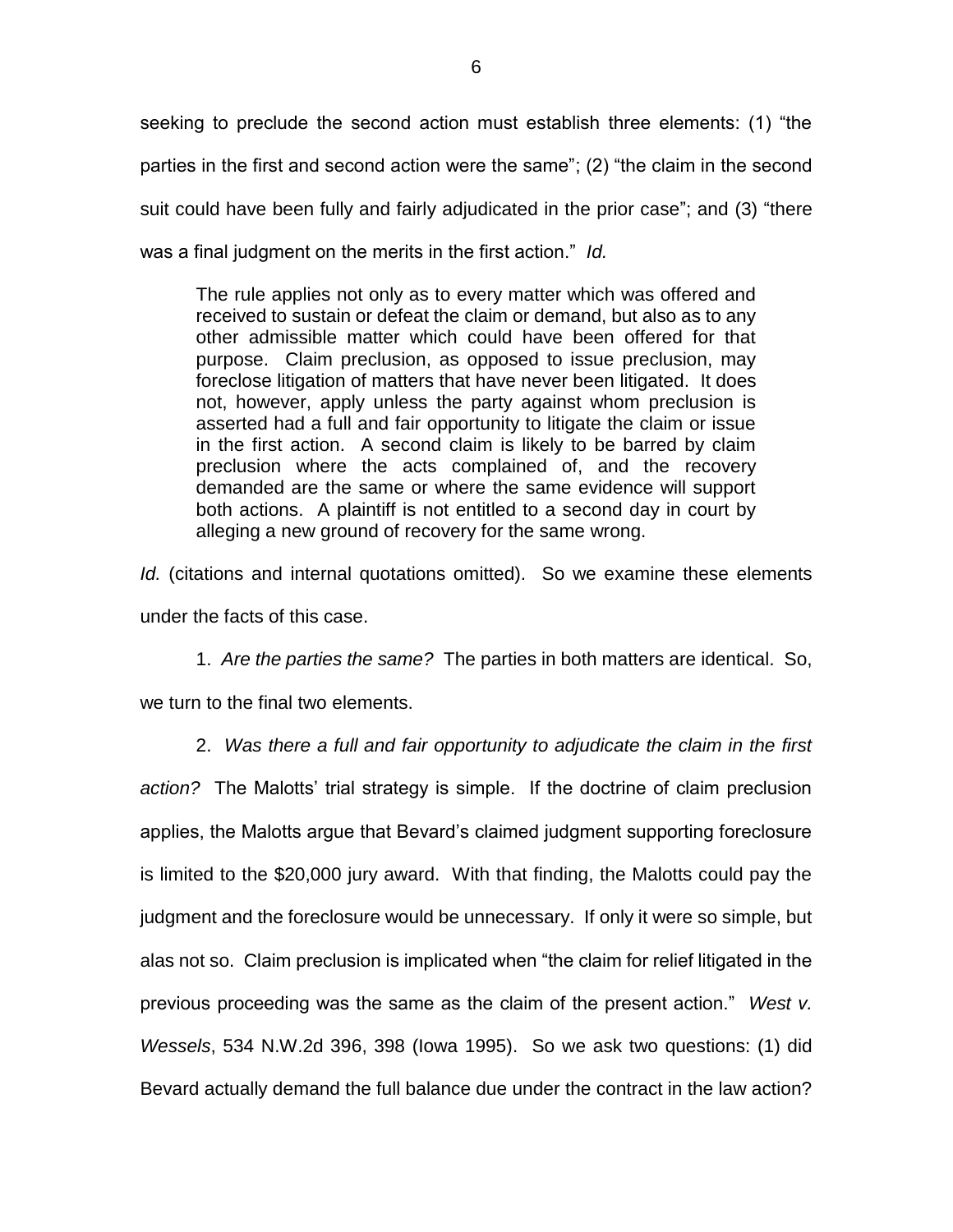And (2) even if it did not, was Bevard required to bring the action for the full balance due in the law action when it sought, as it claims, only past-due installments?

i. *Did Bevard ask for the full balance under the contract but only received \$20,000?* Unfortunately this question requires a divining rod with this record. Even the \$20,000 jury award to Bevard raised questions.<sup>1</sup> The Malotts called it a compromise verdict based on the jurors' dislike of Bevard. Pointing to its trial exhibit H, Bevard argued the missed monthly payments reflected on the exhibit totaled over \$31,000. Having no transcript of evidence from the first trial and only protestations about the basis of Bevard's claim for damage, we struggle to definitively conclude what Bevard demanded in the law action. The Malotts offered several points to bolster their position. First, the Malotts charge that in Bevard's written response to the law action, the company counterclaimed noting Bevard "suffered damages for the Malotts' failure to timely make the payments required under the Agreement and for the Malotts' *failure to pay the full amount due*." (Emphasis added). But this language could be read to refer only to the delinquent installments that had not been paid since 2015. Bevard asserts that was exactly what was intended by the language. And we see no language in the law action pleading that Bevard elected to declare future payments presently due and payable or that the balloon payment was past due.

Next, in a second attempt to show a "same claim," the Malotts point to Bevard's opening and closing arguments in the law action and the use of Bevard's

 $\overline{a}$ 

<sup>&</sup>lt;sup>1</sup> Interestingly, the missed monthly payments itemized in the three notices of forfeiture admitted as exhibits in the law action totaled \$19,996.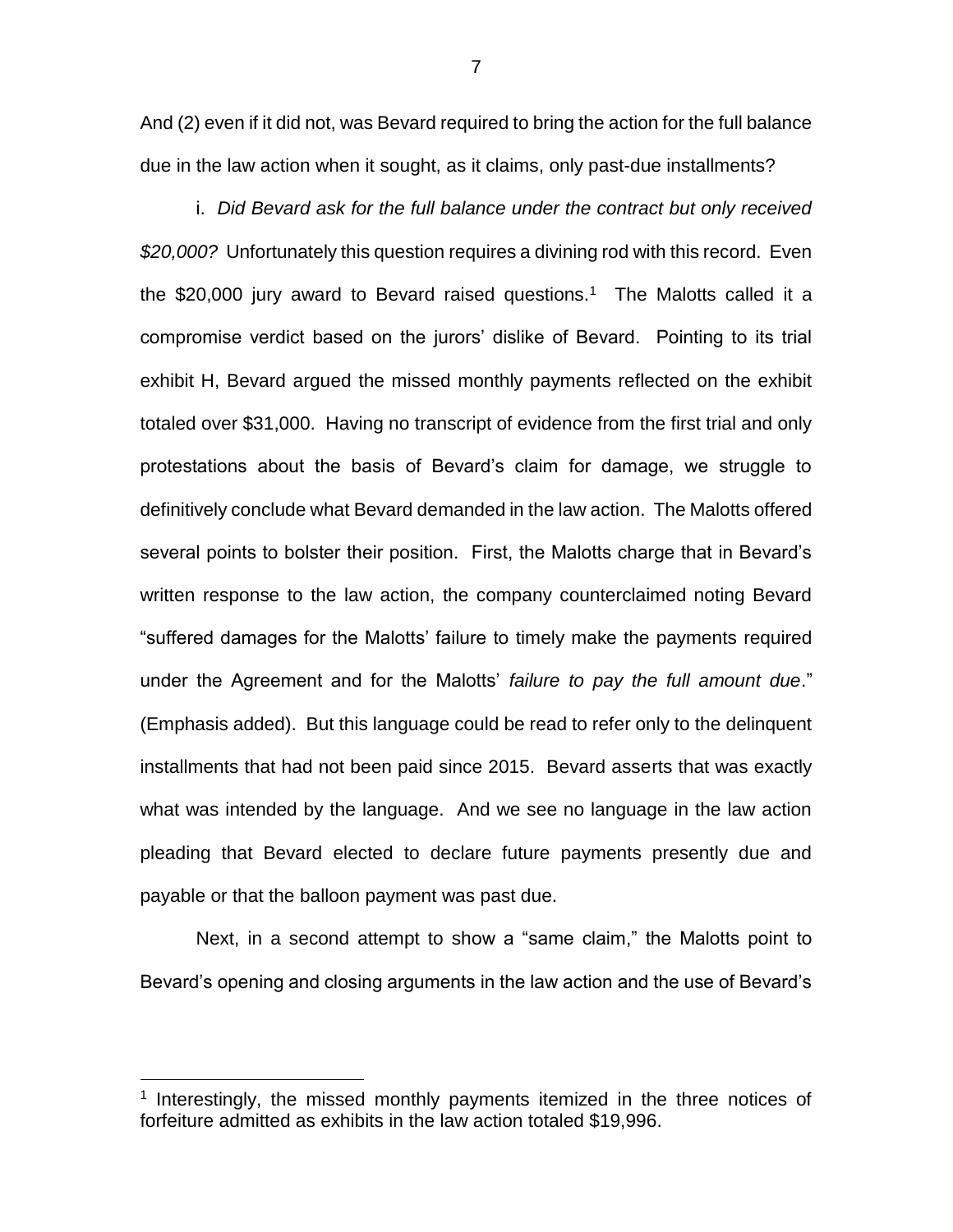exhibit H that calculated the entire contract balance. In the opening statements to the jury, Bevard explained:

Another part of the contract that's important is part of the contract that's always important with a real estate transaction and that's the purchase price, \$139,900, as well as information about what the down payment would be, when the down payment would be paid, what the monthly payments would be, when the monthly payments could be due, the interest rate, and that sort of thing. That's all in the contract.

The Malotts contend that because Bevard never suggested paragraph 1 of the

contract had been modified by course of dealing or that Bevard's claim was only

limited to amounts presently due, by implication, the balloon payment was due at

the time of trial. We consider this claim to be argument, not proof. And Bevard

never mentions the balloon payment or the full balance of the contract being due

in the opening statement. Then to show the true intent of Bevard's claim, the

Malotts draw attention to the closing arguments offered by Bevard. In that closing,

Bevard pointed to exhibit H to explain the damages jury instruction and said:

Element Number 4, the amount of any damage the Plaintiffs have caused.

Let me pull up Exhibit H. Now, I take it from [Malott's counsel's] presentation this morning he doesn't like the document, Exhibit H. You will recall what the evidence suggested though. The testimony of Mr. Bevard was he looked at the contract. Paragraph 1 of the contract specified how payments would be calculated, the taxes, the insurance, that sort of thing. That was specified in paragraph 1 of the contract. He took paragraph 1 of the contract and used that to create this spreadsheet. This is based on paragraph 1 of the contract.

Again in the closing, Bevard mentions no specific dollar demand and the comments suggest that the jury can find the method of calculation of "payments" in exhibit H—which could refer to the unpaid installments. Without any specific request or argument for a specific dollar amount or the balloon payment balance,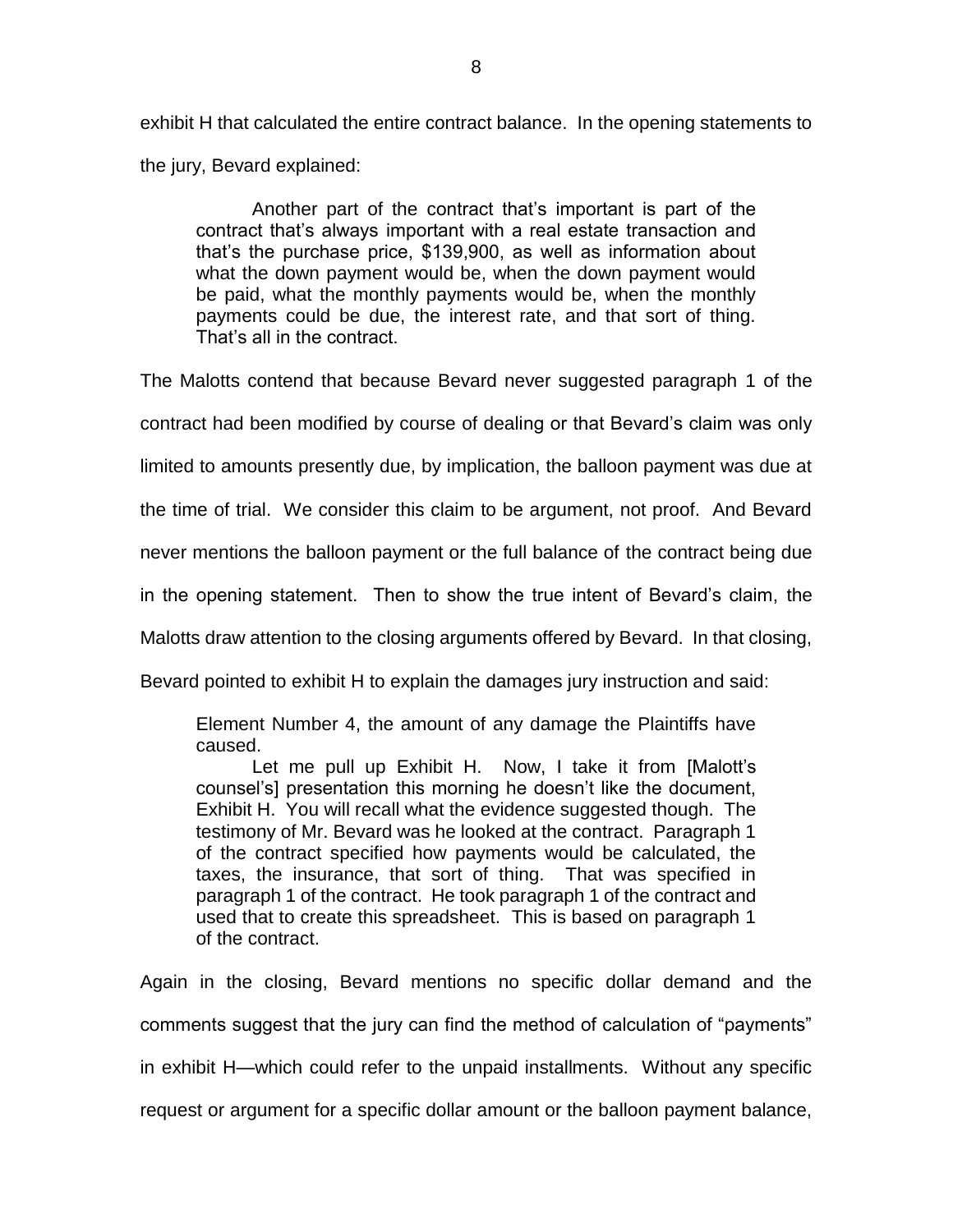we find the arguments to be unhelpful on the question of what Bevard requested by way of damages in the law action.

On a review of exhibit H, offered and admitted in the law action, it lists all payments made by the Malotts, shows when they were due, notes the interest accruing, and calculates a total contract balance of \$164,016.30. That contract balance is not calculated using the October 2012 balloon payment deadline but instead references the ongoing balance of the contract as each monthly installment comes due. Exhibit H supports Bevard's claim that it was not calling the balloon payment due in the law case otherwise it would have calculated the full balance due with interest accruing as of October 2012. The exhibit does not even reference the balloon payment date. Other than pointing to the Malotts' own argument in closing,<sup>2</sup> it is unknown if the jury heard evidence about the balloon payment.<sup>3</sup> And as for Bevard's summary exhibit H, the Malotts offered no trial testimony to confirm a request by Bevard for the full contract balance. Likewise, there is no trial testimony establishing the foundation for and background of how exhibit H played into the damage evidence at trial. We do not find the Malotts' characterization of

 $\overline{a}$ 

<sup>2</sup> During closing argument, the Malotts' counsel stated,

Bevard Properties has filed a counterclaim in this action. Are they seeking—Did they seek to forfeit the contract because it hadn't been paid and the balloon payment hadn't been made and get the property back? No. Have they sought to foreclose it—and you'll see in the contract there [are] provisions allowing forfeiture or foreclosure. Have they sought to foreclose the contract and get the property back? No. They filed a suit for the balance of the contract.

<sup>3</sup> Attorney arguments are not evidence. *See, e.g.*, Iowa State Bar Ass'n, Iowa Civil Jury Instruction 100.4 (2019) (noting that "[s]tatements, arguments, questions and comments by the lawyers" are not evidence).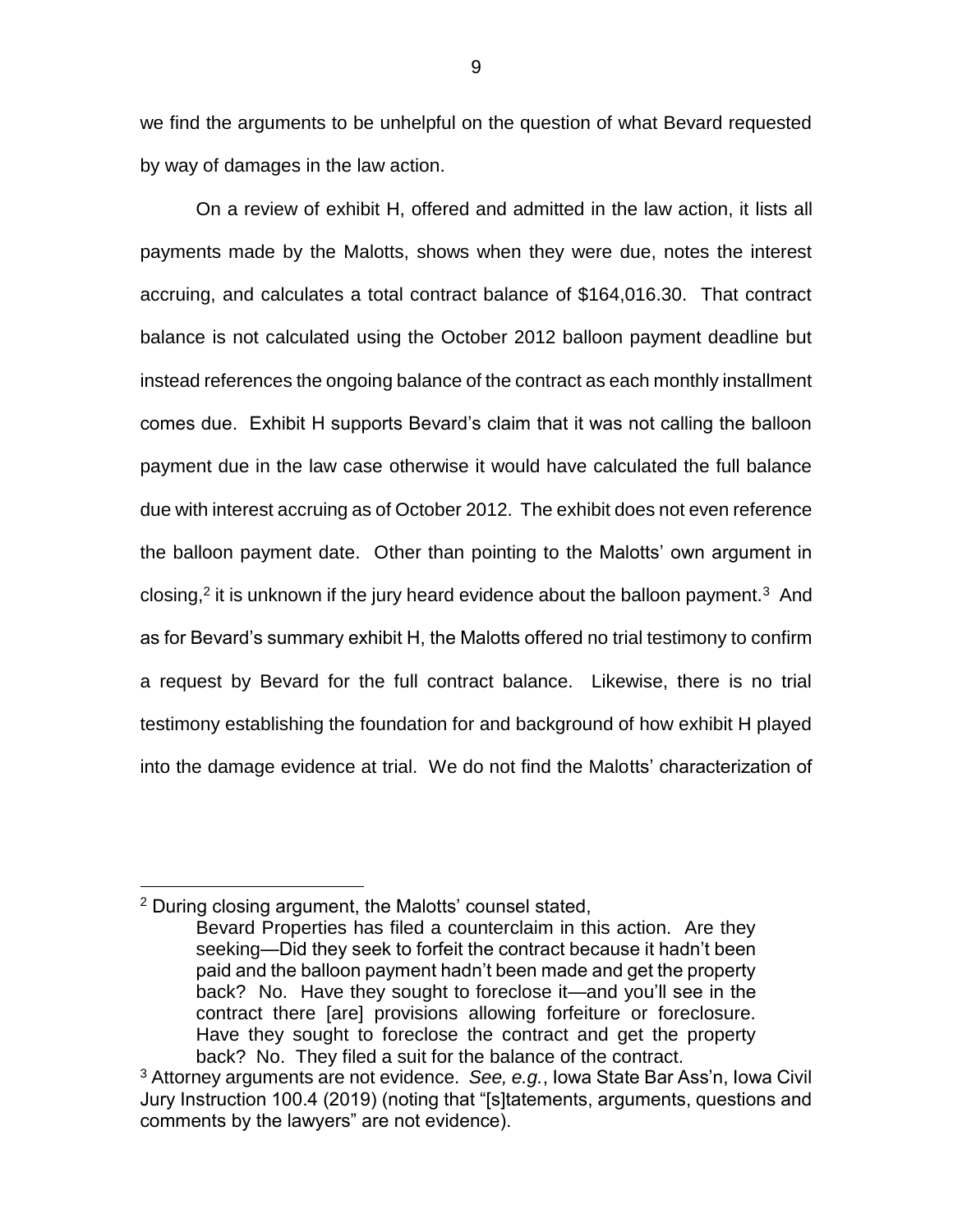Bevard's opening and closing to be conclusive about the requested recovery as Bevard made no specific dollar demands to the jury.

Finally, the Malotts assert Bevard's reliance upon a damage jury instruction that defined damages as "[a]mounts claimed to be due and unpaid pursuant to the real estate contract" proves it asked for the full contract balance. This also is not persuasive for the same reasons the pleading language was not helpful to the theme. We just do not know what was meant by "amounts claimed to be due" without reviewing the trial testimony. Then with a jury verdict substantially lower than the remaining balance on the contract, we observe that Bevard filed no posttrial pleading suggesting the jury awarded insufficient damages. Also, in resistance to the Malotts' post-trial motion, Bevard confirmed there was ample evidence supporting the jury award to it, including the Malotts' failure to make any payments since May 2015—with no reference made to the balloon payment obligation or the full balance of the contract.

After a review of the Malotts' claim preclusion arguments, we must also ask whether they met their burden of proof. *In re Estate of Richardson*, 93 N.W.2d 777, 784 (Iowa 1958) (party asserting the defense of res judicata bears the burden of proof). The teachings of *Richardson* establish "it must clearly appear from the record in the former cause, or by proof by competent evidence consistent therewith, that the matter as to which the rule of res judicata is invoked as a bar was, in fact, necessarily adjudicated in the former action." *Id.* In *Richardson,* the supreme court offered three points applicable to the present case. First, a review of the evidence produced at the first trial "might have been of some assistance to this court in connection with an analysis of the issues in [this] case." *Id.* at 783.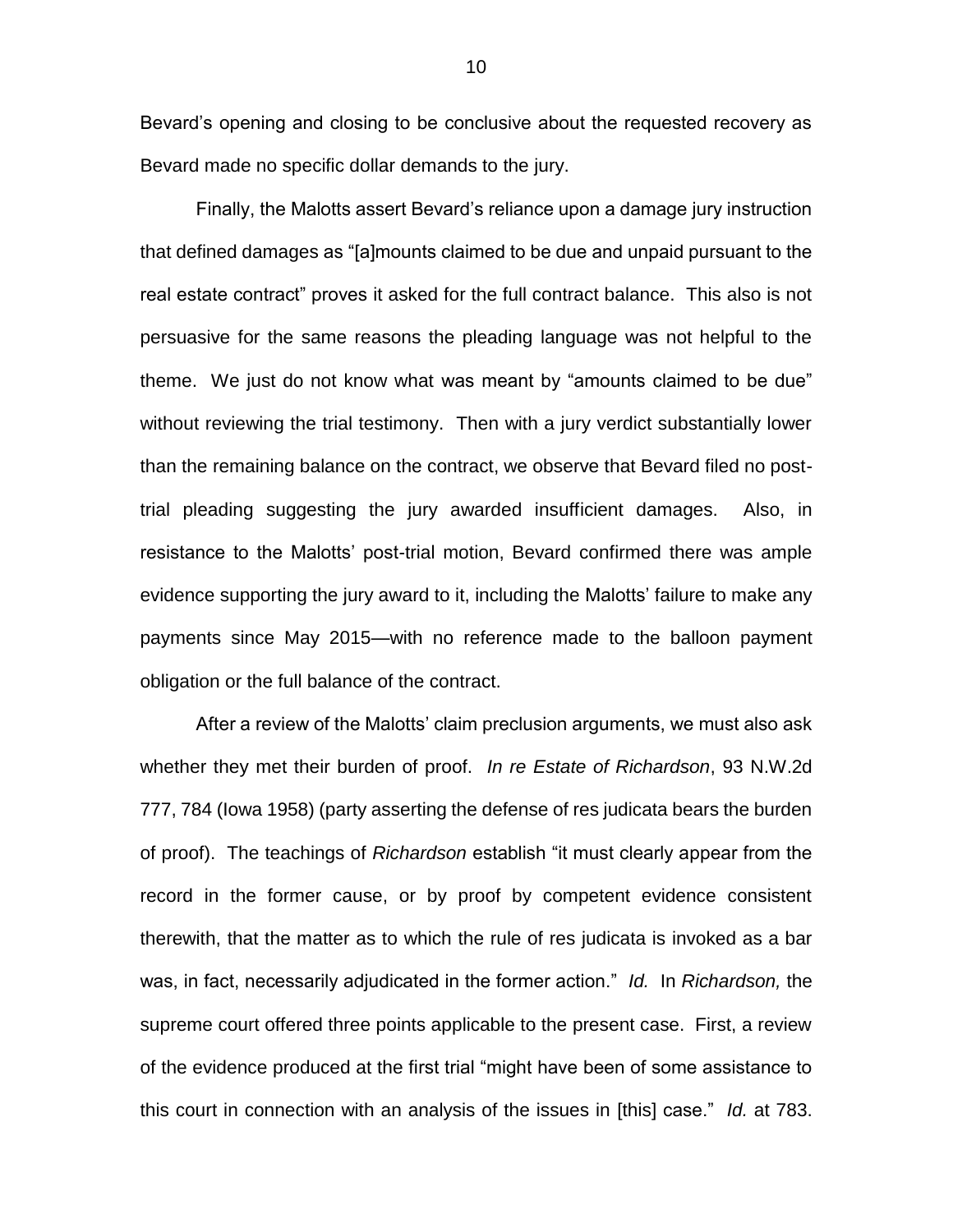Second, the general verdict left the court unable to determine what issues the jury considered in making the decision. *Id.* And finally, where there is doubt between what issues the jury actually considered in the first case, it becomes unfair to deny a party "their day in court" in the second case. *Id.* Here, while we had the benefit of reviewing exhibit H, we cannot from a review of the exhibit or the pleadings alone confirm that Bevard was seeking anything other than the monthly past-due installments. *Bloom v. Steeve*, 165 N.W.2d 825, 827 (Iowa 1969) (noting the determination of what issues are involved in two cases requires a review of the pleadings and evidence). Put simply, here there is not enough flesh on the bones to establish a same claim in the first action as the second case.

But we next examine whether Bevard was required to have included a claim for the full balance in the law action even if the company did not ask for it.

ii. *Was the balance of the contract due in the law action so that Bevard was required to include it in their demand for damages?* Bevard posits that without accelerating the future installments due under the contract, it could only sue for amounts past due in the law action. Iowa law allows Bevard an election to collect the past-due installments under the re-recorded February 2014 real estate contract at the time of the filing of the law action without precluding the right to sue later for future past-due installments. *Andrew v. Stearns*, 244 N.W. 670, 671 (Iowa 1932) (noting that for a promissory note with no acceleration clause, the only amount due was the first installment payment and claim preclusion did not bar second action to collect later due installment as it would have been a premature claim in the first action). To counter this assertion, the Malotts contend the 2012 balloon payment was indeed due and owing as the deadline passed and was lost when Bevard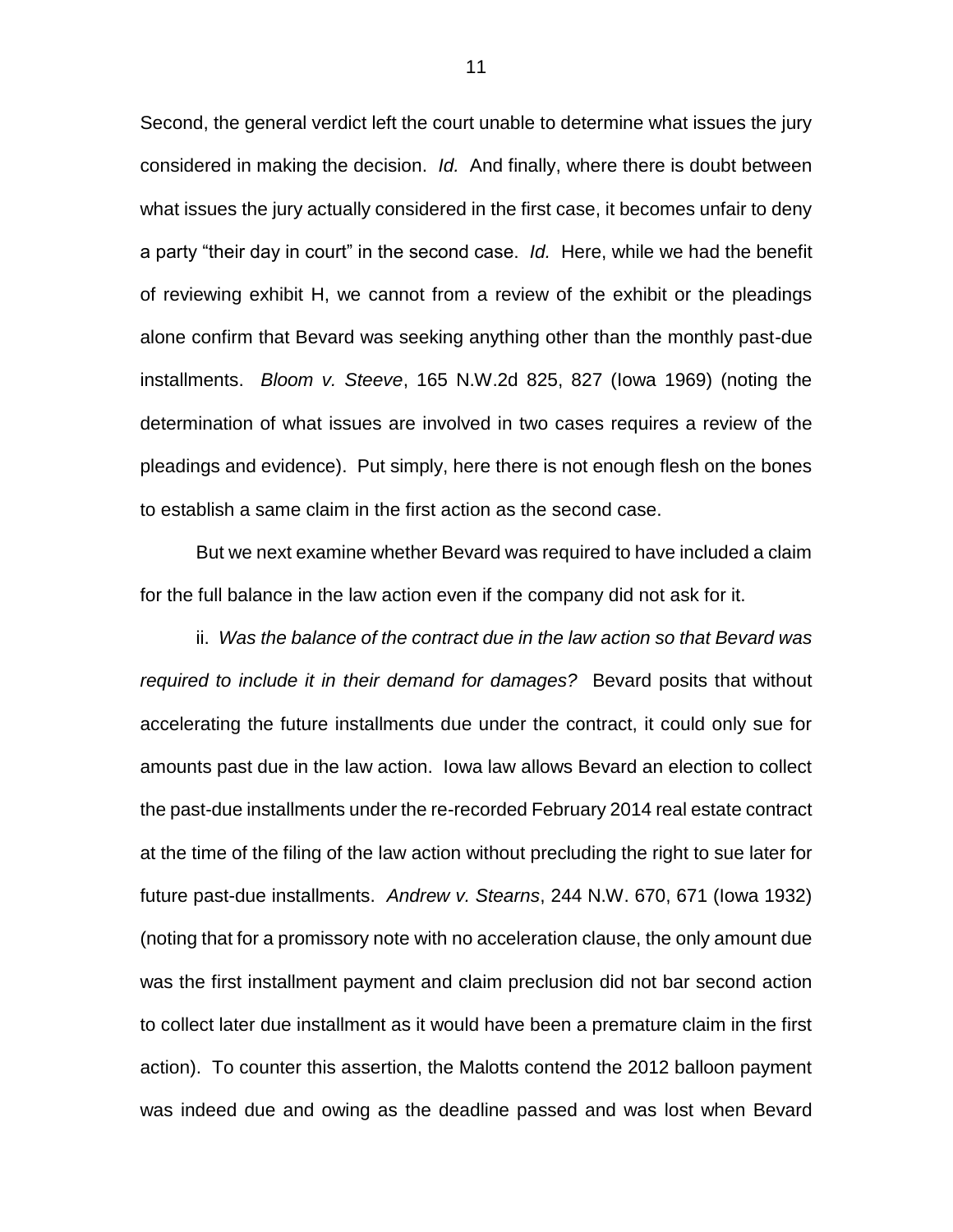failed to include it in the law action. The real estate contract omitted any provision that automatically accelerated the contract balance upon default.

It is true that the contract required payment of the balance of the obligation by October 2012. Yet, after that balloon deadline, Bevard made no demand for that full payment but continued accepting whatever monthly payment the Malotts forwarded. Confirming the evolution of this course of dealing, after serving a notice of forfeiture requesting—not the balloon payment—but past-due monthly payments, the Malotts made some larger payments, and Bevard re-instated the contract in February 2014.<sup>4</sup> Bevard accepted ten payments of various sums after the February 2014 reinstatement of the contract. When a lender regularly accepts late payments, as Bevard did here, it constructively waives the right to accelerate the debt unless and until it serves the borrower a notice of its intention to strictly enforce the terms of the mortgage. *Dunn v. Gen. Equities of Iowa, Ltd.*, 319 N.W.2d 515, 517 (Iowa 1982); *Westercamp v. Smith*, 31 N.W.2d 347, 353 (Iowa 1948) (applying waiver based on acceptance of payments not in conformity with the contract to real estate contract forfeiture). Ironically, this notice requirement is meant to protect the buyers, who would have come to expect the lender to continue accepting their late payments based on their course of dealing up until that point. Likewise, the real estate contract contained no separate right to acceleration that would operate without notice. And in any event, the course of accepting late payments constituted waiver of any right to accelerate without notice to the Malotts

 $\overline{a}$ 

<sup>&</sup>lt;sup>4</sup> This was not the first re-recording of the original 2009 real estate contract. Bevard re-recorded this original contract in April 2011 and again in September 2012 after requests for past-due monthly payments.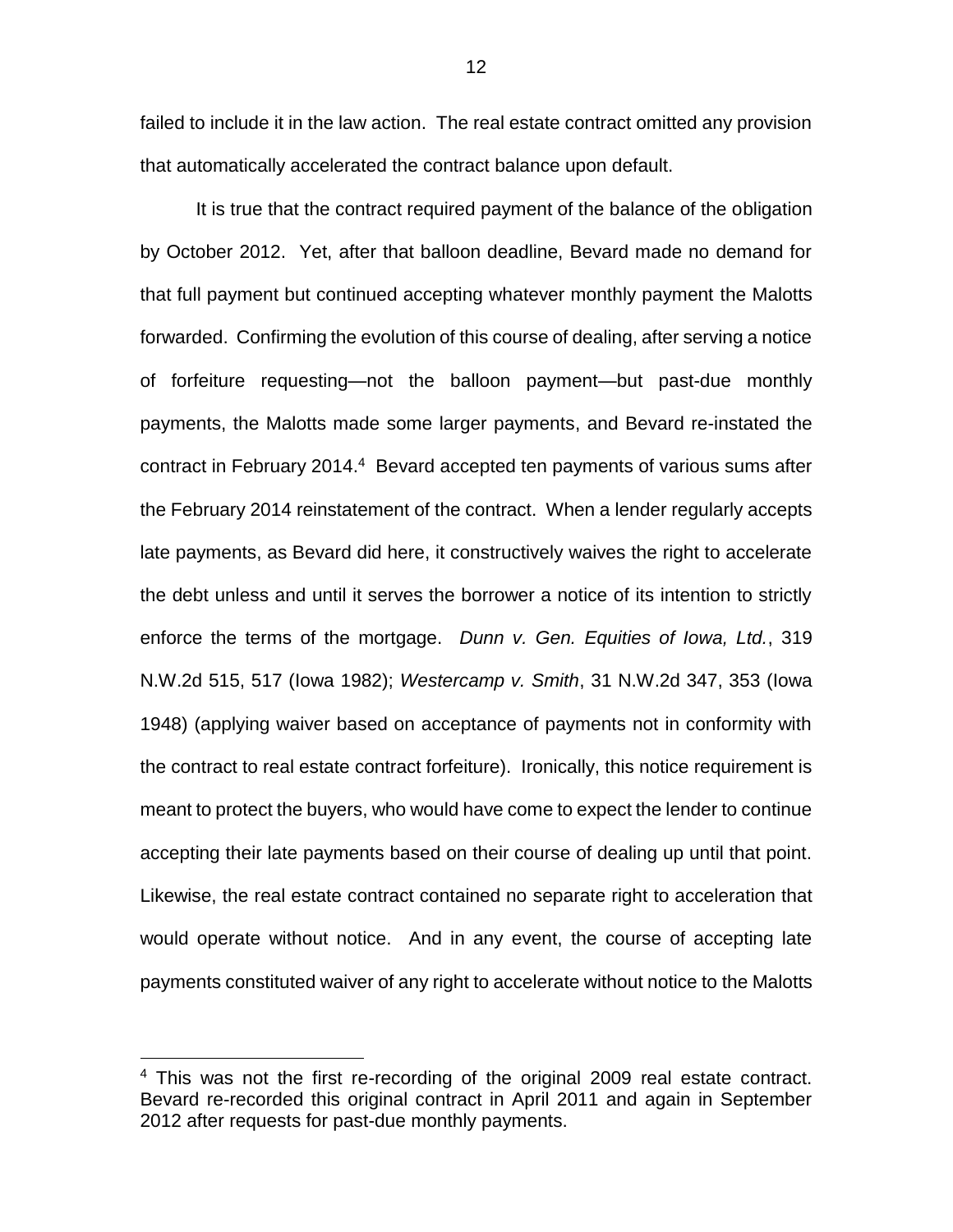that future late payments would not be accepted. *Dunn*, 319 N.W.2d at 517; *see also* 17 David M. Erickson & Christopher Talcott, *Iowa Practice Series*, *Real Estate Law and Practice* § 3:5 (Nov. 2019 update). All parties concede that no notice of acceleration was served before the law action. So in that first action, the entire balance of the contract was not yet due.

Prior to the second equity action, when the Malotts failed to make payments after the jury verdict on either the past-due installments or installments due after the award, Bevard served notice to accelerate payment of the entire contract balance—a requirement under the foreclosure section of the contract. Then, and only then, did Bevard proceed to seek foreclosure of the contract without redemption under Iowa Code sections 654.20 through 654.26. We have recognized: "[t]he right to join related causes of action does not bar subsequent litigation of a distinct cause of action that was not joined. The situation is the same as with a permissive counterclaim." *Westway Trading Corp. v. River Terminal Corp.*, 314 N.W.2d 398, 401 (Iowa 1982) (citation omitted), *accord Leuchtenmacher v. Farm Bureau Mut. Ins. Co.*, 460 N.W.2d 858, 860 (Iowa 1990); *Israel v. Farmers Mut. Ins. Ass'n of Iowa*, 339 N.W.2d 143, 146 (Iowa 1983). While Bevard is only entitled to one satisfaction of the debt, it can pursue any remedies available to it under the contract and under the law. *Brenton State Bank of Jefferson v. Tiffany*, 440 N.W.2d 583, 587 (Iowa 1989). In the end, the claim preclusion doctrine bars only those matters litigated and decided in the first action. The district court found the facts that were undisputed—the lack of an acceleration of the balance due—foreclosed use of claim preclusion to limit the balance due under the real estate contract. So similar to *Andrew*, where only the monthly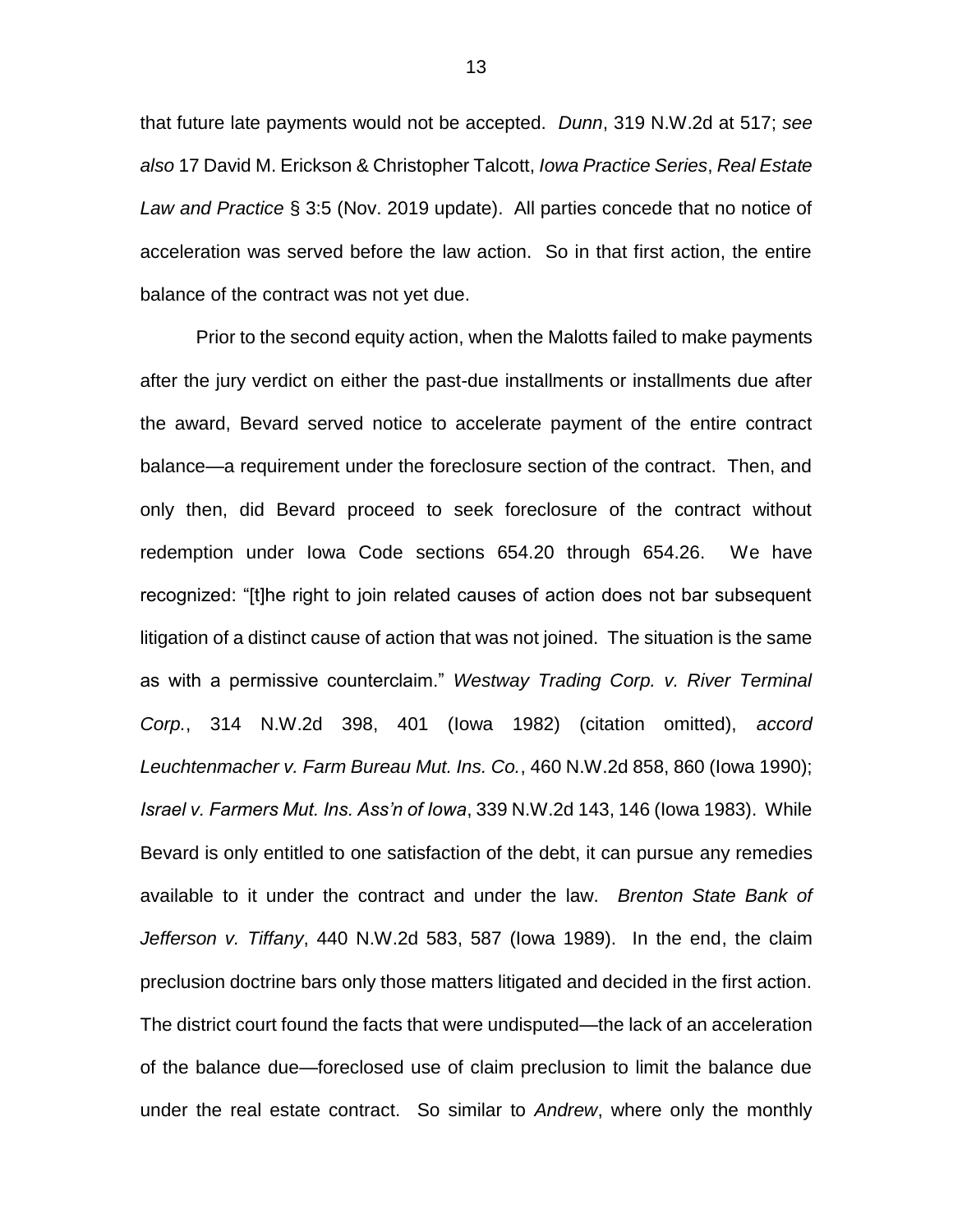installments were past due, it was not fatal to bring a second action involving acceleration of the future monthly installments. *See* 244 N.W. at 671.

To sum up and return to the core questions, in order to look to see whether the claim in the second suit could have been fully and fairly adjudicated in the prior case—that is, whether both suits involve the same cause of action—the court must examine "(1) the protected right, (2) the alleged wrong, and (3) the relevant evidence." *Iowa Coal*, 555 N.W.2d at 441. We are unpersuaded that Bevard demanded the full balance due in the law action or even that it could have done so. It was the Malotts' burden to prove their defense of claim preclusion, and we agree with the district court that summary judgment on this issue was proper. *See Bloom*, 165 N.W.2d at 827.

3. *Was there a final judgment on the merits in the first action?* It is undisputed that there was a final judgment in the law action because the jury returned a verdict. But it does not matter to our analysis. The Malotts' failure to meet the requirements of the "full and fair" prior adjudication element slams the door on any access to the doctrine of claim preclusion. *Arnevik*, 642 N.W.2d at 319 ("The absence of any one of these elements is fatal to a defense of claim preclusion.").

In the end, it was the Malotts' burden to show claim preclusion as to the second suit. *See Bloom*, 165 N.W.2d at 827. Bevard did not have a "full and fair opportunity" to litigate the foreclosure claim in the law action. The Malotts failed to establish the applicability of claim preclusion as a defense to the second action. We affirm the summary judgment decision of the district court.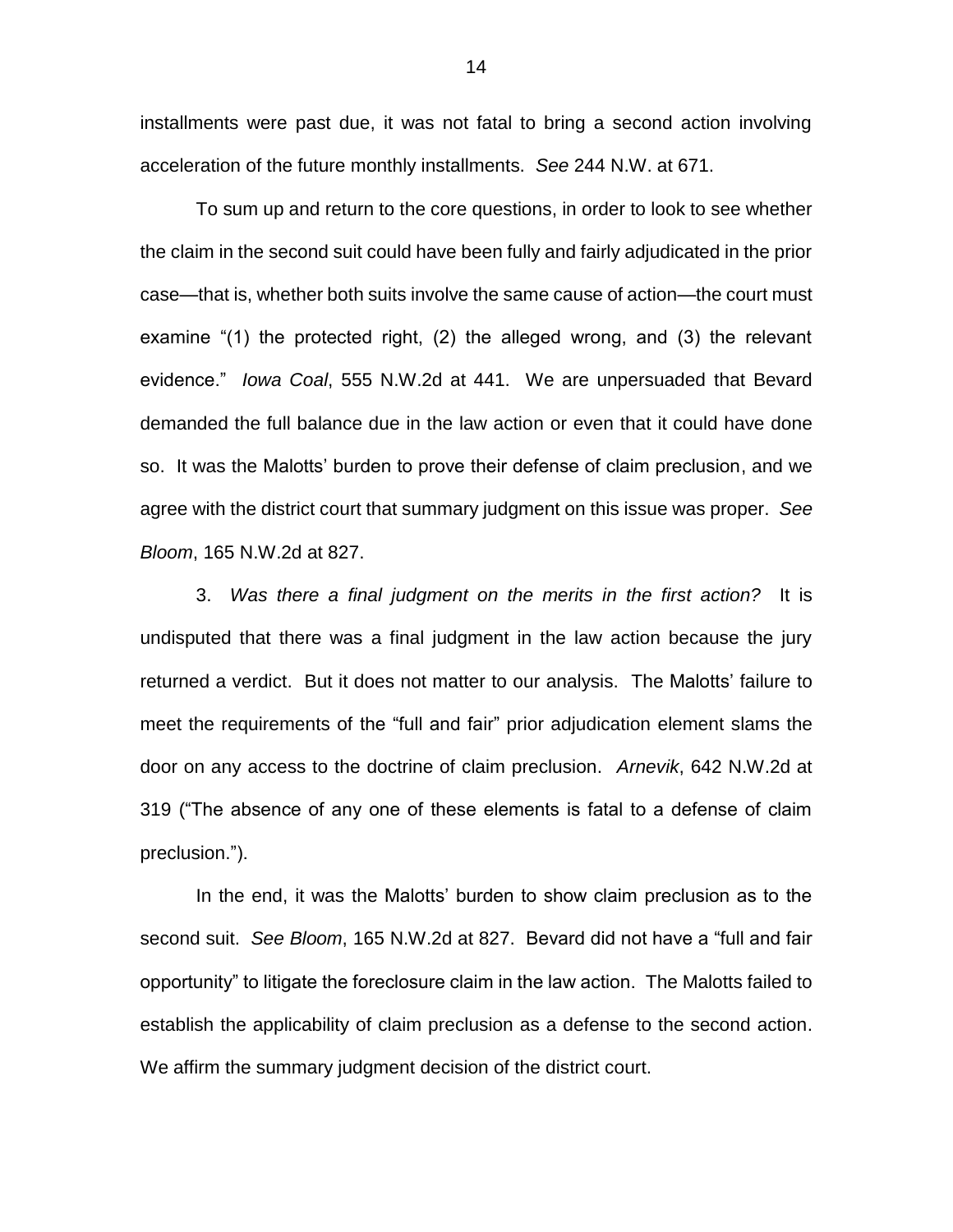**B. Law Action Attorney Fees.** Because Bevard waived any deficiency judgment associated with the foreclosure action, the Malotts argue the attorney fee award from the law action should have been included as part of the pre-judgment sums due in the foreclosure decree in the equity action. Bevard claims the attorney fee award from the law action is separate and distinct from the judgment on the breach-of-contract claim that was included in the foreclosure decree. We agree.

In the law action, Bevard was only seeking to recover past-due installment payments, not foreclose on the property. *Cf. Fed. Land Bank of Omaha v. Faught Bros, Inc.*, 468 N.W.2d 793, 795 (Iowa 1991) ("We have held that a mortgagee may maintain a personal action on his note against the debtor, and may, after judgment therein, foreclose his mortgage." (quoting *Schnuettgen v. Mathewson*, 222 N.W. 893, 896 (Iowa 1929)). The attorney fee requested in the law action was for the attorney's work in pursuing the breach-of-contract claim for these past-due payments. Per the terms of the contract, the Malotts agreed to pay Bevard's attorney fees "[i]n case of any action, or in any proceedings in any Court to collect any sums payable or secured [in the contract]." *See EFCO Corp. v. Norman Highway Constructors, Inc.*, 606 N.W.2d 297, 301 (Iowa 2000) (stating that a written contract must contain an express provision to allow a court to award attorney fees and litigation expenses). We agree with the district court that the attorney fee award in the law action is separate and distinct from the foreclosure action. For that reason, the Malotts were not entitled to have that attorney fee award included in the foreclosure decree as part of the waived deficiency judgment.